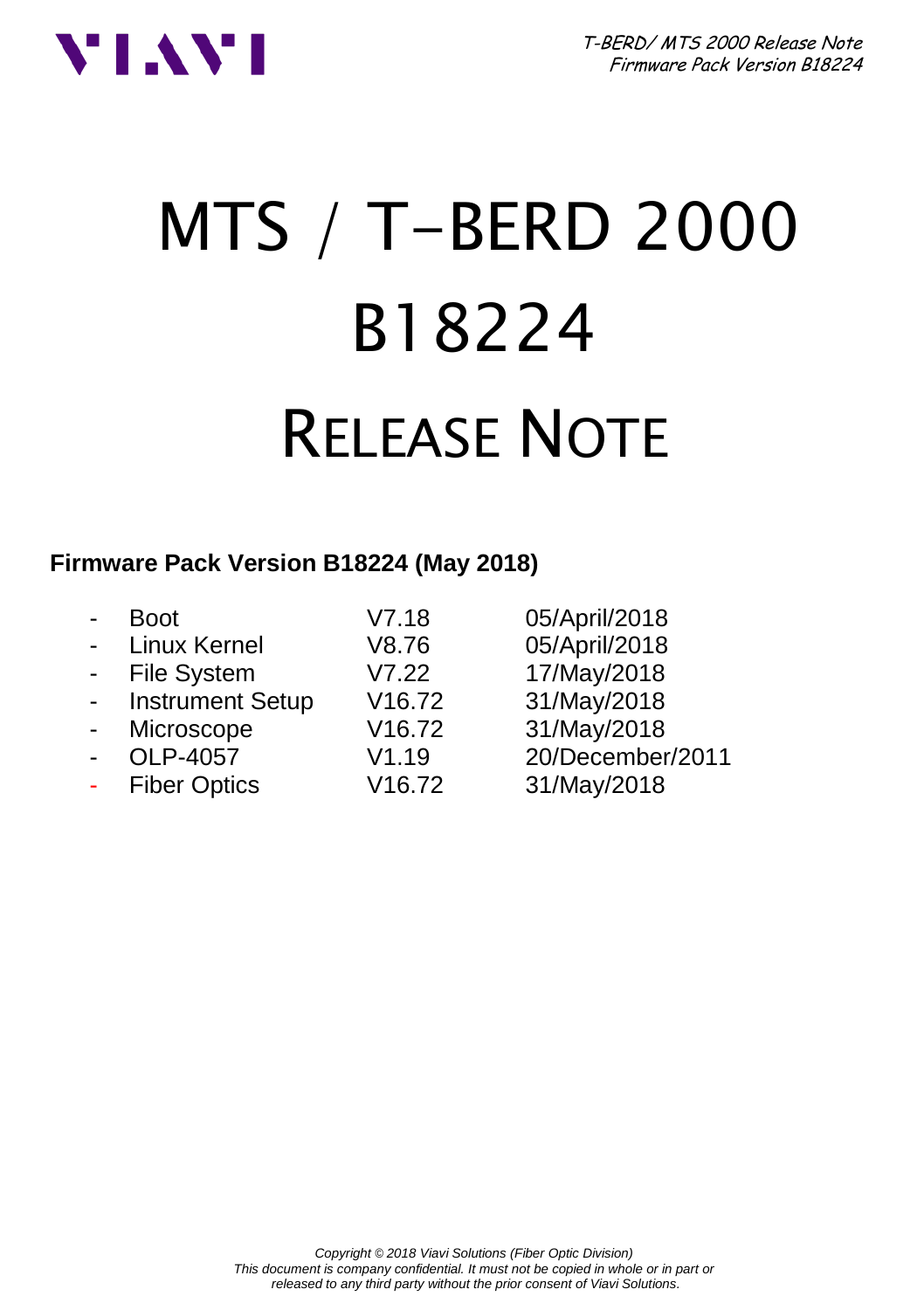

# **CONTENT**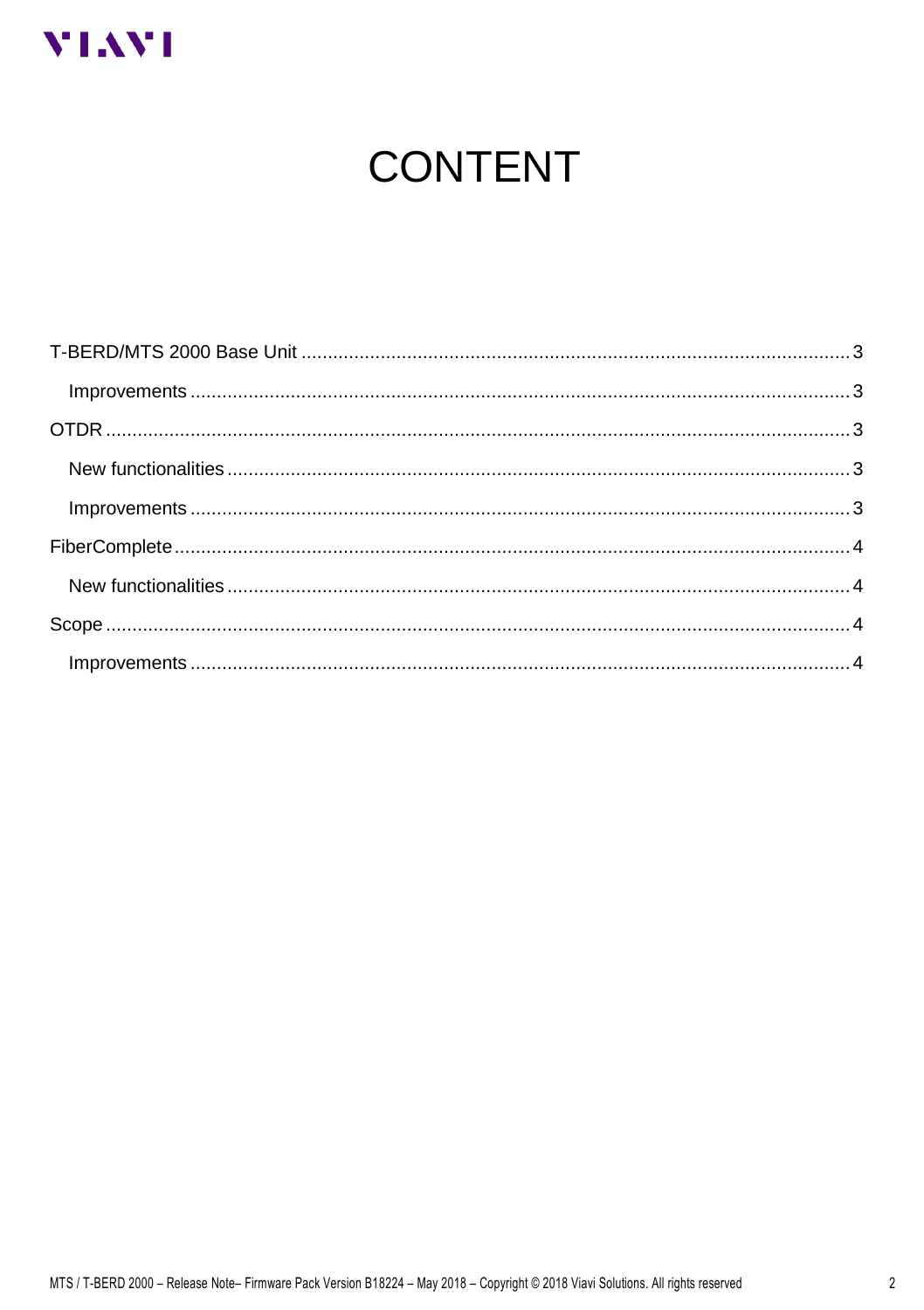# **VIAVI**

## <span id="page-2-0"></span>T-BERD/MTS 2000 Base Unit

#### <span id="page-2-1"></span>*Improvements*

- ➢ Improved Bluetooth pairing
- ➢ Improved management of wifi menu and wifi IP address
- ➢ Improved upgrade management with Japanese language
- ➢ Improved management of Ethernet 100M
- ➢ Faster access to the given function from the home page
- ➢ Improved management of IPv6 address in static mode
- $\triangleright$  Improved proxy management with Ethernet
- $\triangleright$  Improved wifi key/password edition

## <span id="page-2-2"></span>OTDR

#### <span id="page-2-3"></span>*New functionalities*

- ➢ Ability to provide custom labels on storage information for SmartTest
- ➢ Addition of specific icon stressing connector + bend

#### <span id="page-2-4"></span>*Improvements*

- ➢ Improved handling of SmartTest refresh screen function
- $\triangleright$  Improved automatic measurements on long distance  $> 14/18$  dB of loss (regression since V15.90)
- $\triangleright$  Improved handling of txt report when deleting one trace
- ➢ SmartTest: Renaming of default configuration files and ability to move to the config directory when selecting a configuration file
- ➢ Improved SmartTest function
- ➢ CWDM and DWDM OTDR module: management of SmartTest mode
- $\triangleright$  DWMD OTDR module: improved management of wavelength selection, as well as channel selection, close to THz and nm values
- ➢ Improved management of ORL alarm when using .CSOR files
- ➢ Improved bend management even with the use of event code
- ➢ Improved real time measurement menu
- ➢ Improved management of manual range
- $\triangleright$  Ability to perform a launch cable measurement and populate the measured distance into the launch cable setup
- $\triangleright$  Improved management of macro when the MTS did not created it and never used any macro before